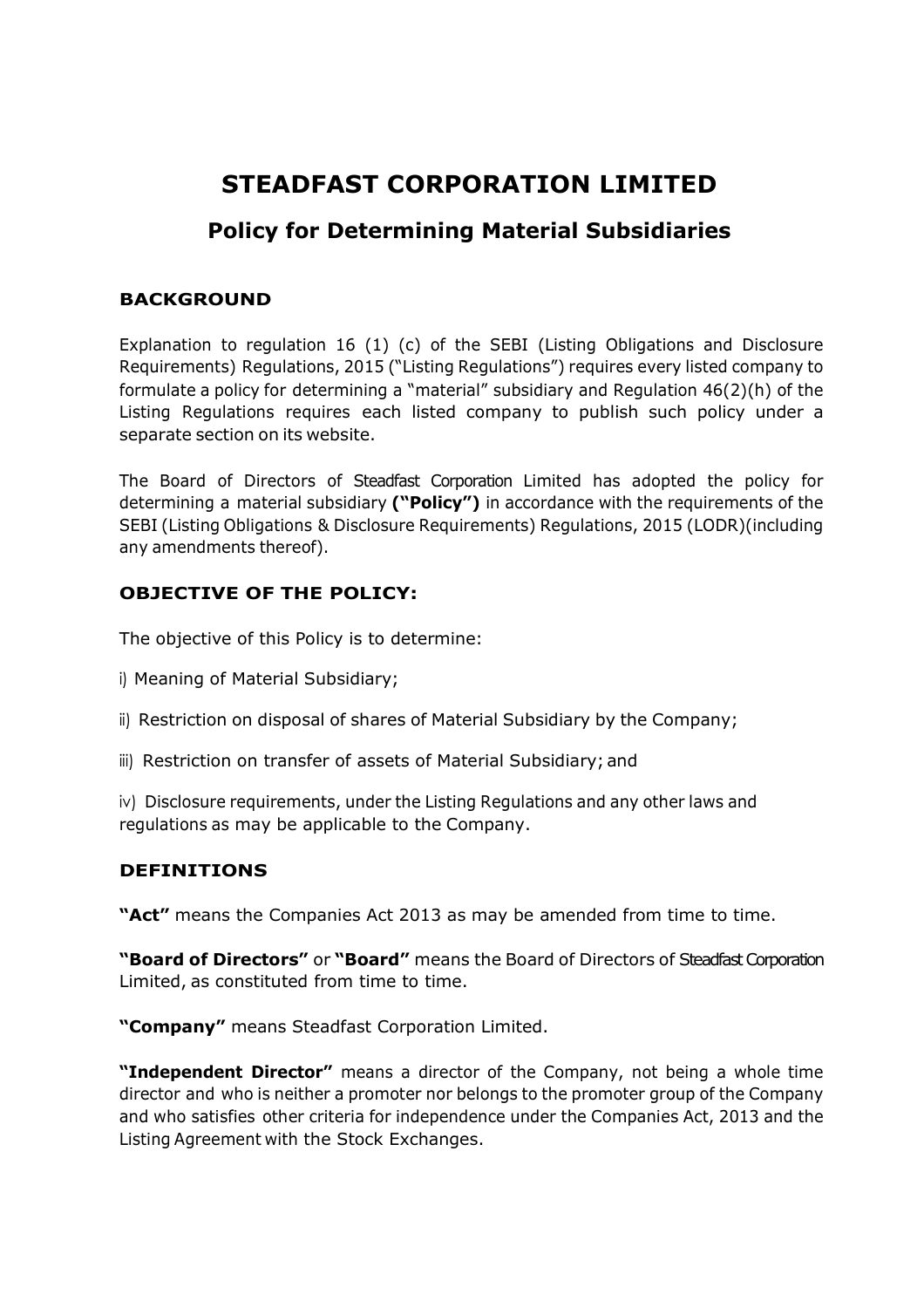**"Listing Regulations"** shall mean the SEBI (Listing Obligations and Disclosure Requirements) Regulations, 2015. SEBI (Listing Regulations).

**"Material Subsidiary"** means a subsidiary whose income or net worth exceeds ten percent of the consolidated income or net worth, respectively, of the Company and its Subsidiaries in the immediately preceding accounting year.

**"Material Unlisted Subsidiary"** means an unlisted Material Subsidiary.

**"Policy"** means this Policy for Determining Material Subsidiaries of the

Company. **"Subsidiary"** shall have the meaning given to it in the Companies

Act, 2013. **"Unlisted Subsidiary"** means an unlisted Subsidiary of the

Company.

All other words and expressions used but not defined in this policy, but defined in the Companies Act, 2013, the SEBI (Listing Obligations and Disclosure Requirements), Regulations, 2015 and/or the rules and regulations made thereunder shall have the same meaning as respectively assigned to them in such Acts or rules or regulations or any statutory modification or re-enactment thereto, as the case may be.

#### **RESTRICTION ON DISPOSAL OF SHARES OF MATERIAL SUBSIDIARY BY THE COMPANY**

The Company shall not dispose of shares in its Material Subsidiary which would reduce its shareholding (either on its own or together with other Subsidiaries) to less than fifty percent (50%) or cease the exercise of control over the subsidiary without passing a special resolution in a general meeting of its shareholders except in cases where such divestment is made under a scheme of arrangement duly approved by a court/tribunal.

#### **RESTRICTION ON DISPOSAL OF ITS ASSETS OF MATERIAL SUBSIDIARY**

Selling, disposing and leasing of assets amounting to more than twenty percent (20%) of the assets of the Material Subsidiary on an aggregate basis during a financial year shall require prior approval of shareholders of the Company by way of special resolution unless the sale/disposal/lease is made under a scheme of arrangement duly approved by a court/tribunal

#### **ADDITIONAL REQUIREMENT FOR MATERIAL NON-LISTED SUBSIDIARY**

At least one Independent Director on the Board of the Company shall be a Director on the Board of the material non-listed subsidiary company.